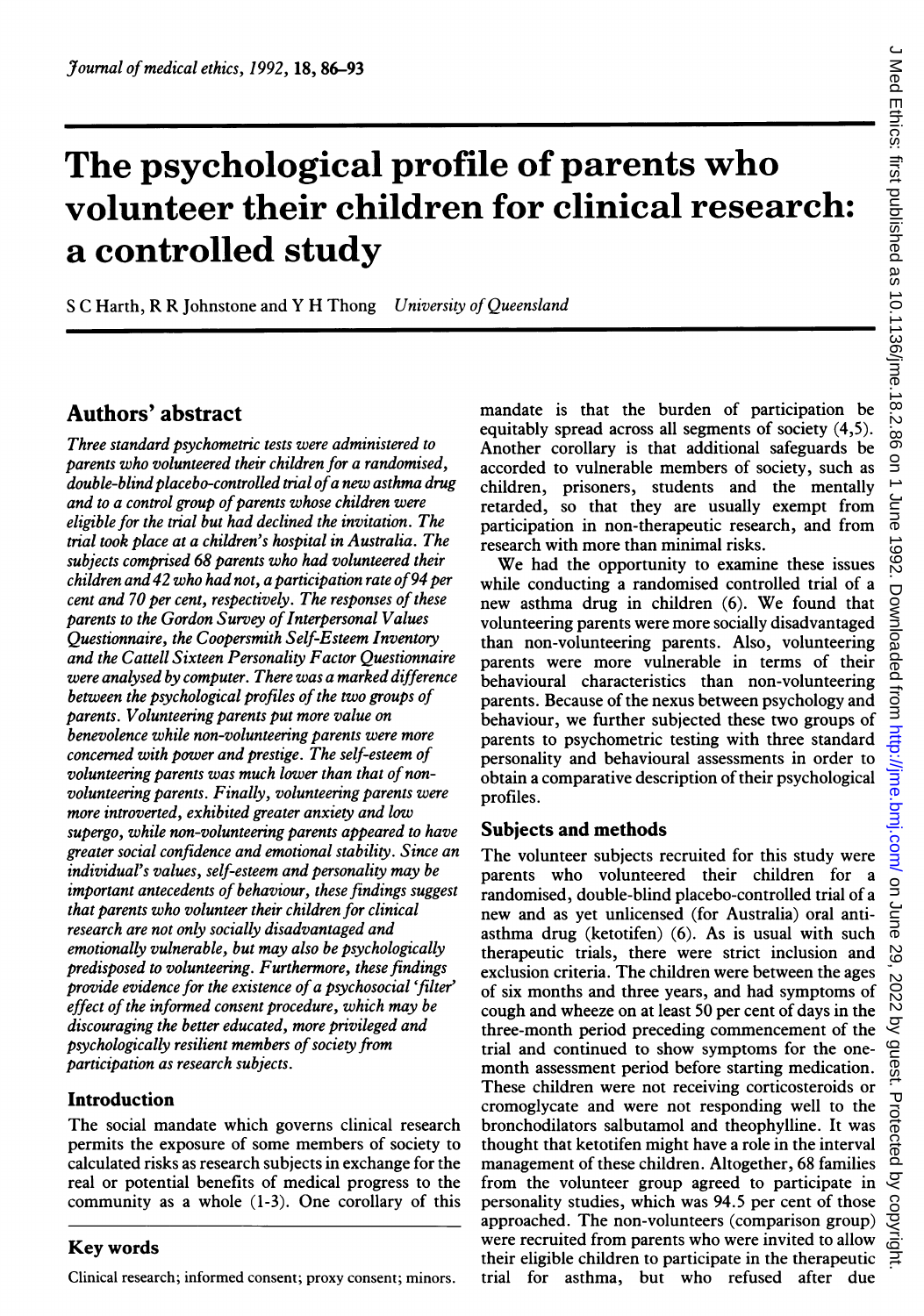consideration. Altogether, 42 families from the nonvolunteer group, which was 70.0 per cent of those approached, agreed to co-operate for the personality study. An interview was conducted to determine which parent had made the major part of the decision either to allow or refuse their child's participation in the clinical trial and this parent was invited to undergo psychometric assessments. The volunteer group consisted of 52 (76.5 per cent) mothers and 16 (23.5 per cent) fathers, while gender of the respondents in the non-volunteer group was evenly distributed, with 21 (50.0 per cent) mothers and 21 (50.0 per cent) fathers. Subjects were advised that the objective of the study was to determine if there were any major differences in the personalities of volunteer and non-volunteer parents. An informed consent form was signed by each participant. The study was approved by the Mater hospital ethics committee.

We selected three standard personality and behavioural assessments for psychometric testing of the 68 volunteering and 42 non-volunteering parents. Their values and temperament were measured with the Gordon Survey of Interpersonal Values Questionnaire (7) which comprises 30 sets of three statements, representing 12 different value dimensions. Their selfesteem was evaluated with the Coopersmith Self-Esteem Inventory (8) which consists of 20 questions on a two-point scale. Their personalities were assessed with Form C of the Cattell Sixteen Personality Factor Questionnaire (16PF) (9,10), which consists of 105

items on a three-point scale. The forced-choice format was employed throughout and the tests were administered under strict standard conditions. The data were converted to standard scores and analysed by computer using the SAS statistical package (11). The Student's t-test was used for statistical analysis.

### Results

#### INTERPERSONAL VALUES

The results of the Gordon Survey of Interpersonal Values Questionnaire are summarised in Table I. Of the six values surveyed there were no statistically significant differences between the two groups of parents in the values of Support, Conformity and Independence. However, volunteering parents scored significantly higher on the value of Benevolence, and significantly lower on the values of Recognition and Leadership.

#### SELF-ESTEEM

Volunteering parents were found to have significantly lower mean self-esteem scores than non-volunteering parents on the Coopersmith Self-Esteem Inventory  $(61.1 \pm 4.7 \text{ v } 90.7 \pm 6.9, t = 8.86, df = 108, p < 0.001).$ PERSONALITY PROFILE

The results of the Cattell 16PF Questionnaire are presented in Table II. Also shown are the letter symbols for each factor, the psychological terminology for each factor, and the bi-polar description of each trait. Standardised sten scores are distributed over ten

| <b>Gordon Survey of Interpersonal Values</b> |                                                                                                                                            |                                                   |                                                                            |         |     |         |  |
|----------------------------------------------|--------------------------------------------------------------------------------------------------------------------------------------------|---------------------------------------------------|----------------------------------------------------------------------------|---------|-----|---------|--|
|                                              | Interpersonal<br><b>Values</b>                                                                                                             | Volunteering<br>parents $(n=68)$<br>$mean \pm SD$ | Score (mean % SD)<br>Non-volunteering<br>Parents $(n=42)$<br>$mean \pm SD$ | t value | df  | p value |  |
|                                              | SUPPORT (Being treated with understanding,<br>receiving encouragement from other people,<br>being treated with kindness and consideration) | $58.5 \pm 26.2$                                   | $49.3 \pm 31.2$                                                            | 1.66    | 108 | 0.099   |  |
| $\overline{2}$                               | CONFORMITY (Doing what is socially correct,<br>following regulations closely, doing what is<br>accepted and proper, being a conformist)    | $37.2 + 25.4$                                     | $28.6 + 25.6$                                                              | 1.72    | 108 | 0.088   |  |
| $\overline{\mathbf{3}}$                      | RECOGNITION (Being looked up to and admired,<br>being considered important, attracting<br>favourable notice, achieving recognition)        | $46.1 \pm 27.4$                                   | $60.5 + 27.5$                                                              | 2.67    | 108 | 0.009   |  |
| 4                                            | INDEPENDENCE (Having the right to do whatever<br>one wants to do, being able to do things in<br>one's own way)                             | $62.6 \pm 31.2$                                   | $57.7 \pm 25.0$                                                            | 0.86    | 108 | 0.391   |  |
| 5                                            | BENEVOLENCE (Doing things for other people,<br>sharing with others, helping the unfortunate,<br>being generous)                            | $54.0 + 29.7$                                     | $25.2 + 25.0$                                                              | 5.24    | 108 | < 0.001 |  |
| 6                                            | LEADERSHIP (Being in charge of other people,<br>having authority over others, being in a<br>position of leadership or power)               | $38.2 + 23.7$                                     | $80.0 \pm 25.7$                                                            | 8.70    | 108 | < 0.001 |  |
|                                              |                                                                                                                                            |                                                   |                                                                            |         |     |         |  |

# Table <sup>I</sup> Interpersonal values of volunteering and non-volunteering parents as assessed by the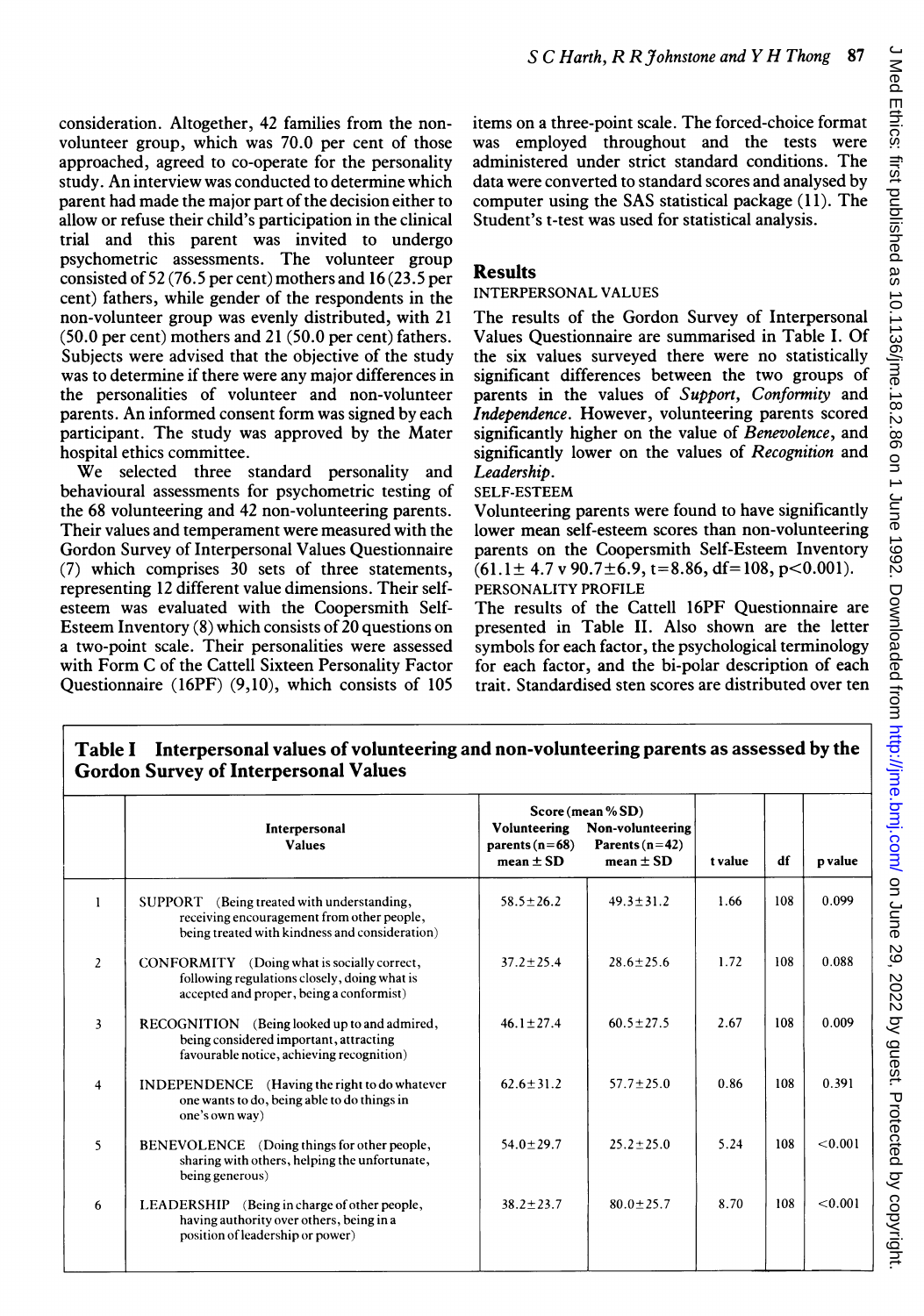| Table II Personality traits of volunteering and non-volunteering parents as asessed by the |  |
|--------------------------------------------------------------------------------------------|--|
| <b>Cattell Sixteen Personality Factor (16PF) Test Profile</b>                              |  |

|                       | <b>BIPOLAR DESCRIPTION OF SOURCE TRAITS</b>                                                  |                                                                                                     | Score (mean $\pm$ SD)                                                    |               |         |     |         |
|-----------------------|----------------------------------------------------------------------------------------------|-----------------------------------------------------------------------------------------------------|--------------------------------------------------------------------------|---------------|---------|-----|---------|
| Personality<br>Factor | <b>Low Sten Store</b><br><b>High Sten Score</b><br>$(8-10)$<br>$(1-3)$                       |                                                                                                     | Non-volunteering<br>Volunteering<br>Parents $(n=42)$<br>parents $(n=68)$ |               | t value | df  | p value |
| A                     | <b>SIZOTHYMIA</b><br>(Reserved, detached,<br>critical, impersonal)                           | AFFECTOTHYMIA<br>(Warmhearted, outgoing,<br>participating)                                          | $3.3 \pm 1.7$                                                            | $5.5 \pm 1.7$ | 6.59    | 108 | < 0.001 |
| $\, {\bf B}$          | LOW MENTAL CAPACITY<br>(Less intelligent,<br>concrete-thinker)                               | HIGHER MENTAL CAPACITY<br>(More intelligent,<br>bright, abstract-thinker                            | $6.8 \pm 1.6$                                                            | $8.5 \pm 1.2$ | 5.93    | 108 | < 0.001 |
| $\mathbf C$           | <b>LOWER EGO STRENGTH</b><br>(Affected by feelings, easily<br>upset, less stable emotionally | <b>HIGHER EGO STRENGTH</b><br>(Emotionally stable,<br>mature, faces reality)                        | $4.7 \pm 2.2$                                                            | $7.1 \pm 1.8$ | 5.94    | 108 | < 0.001 |
| E                     | <b>SUBMISSIVENESS</b><br>(Humble, mild, easily led,<br>conforming, accommodating             | <b>DOMINANCE</b><br>(Assertive, aggressive,<br>competitive, authoritative)                          | $7.2 \pm 2.4$                                                            | $6.2 \pm 2.1$ | 2.22    | 108 | < 0.028 |
| F                     | <b>DESURGENCY</b><br>(Sober, prudent,<br>serious, taciturn)                                  | <b>SURGENCY</b><br>(Happy-go-lucky,<br>enthusiastic, heedless)                                      | $4.8 \pm 1.8$                                                            | $6.7 \pm 1.7$ | 5.49    | 108 | < 0.001 |
| G                     | WEAK SUPEREGO STRENGTH<br>(Expedient, disregards rules,<br>feels few obligations)            | STRONG SUPEREGO STRENGTH<br>(Conscientious, moralistic,<br>proper rule-bound)                       | $5.4 \pm 2.5$                                                            | $6.4 \pm 1.7$ | 2.28    | 108 | < 0.024 |
| H                     | <b>THRECTIA</b><br>(Shy, restrained, timid,<br>threat-sensitive)                             | PARMIA<br>(Venturesome,<br>uninhibited, socially bold)                                              | $3.8 \pm 2.2$                                                            | $7.2 \pm 2.1$ | 8.01    | 108 | < 0.001 |
| $\mathbf I$           | <b>HARRIA</b><br>(Touch-minded, realistic,<br>self-reliant)                                  | <b>PREMSIA</b><br>(Tender-minded, unrealistic,<br>sensitive)                                        | $5.0 \pm 2.3$                                                            | $5.8 \pm 1.8$ | 1.92    | 108 | < 0.058 |
| L                     | <b>ALAXIA</b><br>(Trusting, adaptable,<br>easy to get on with)                               | <b>PROTENSION</b><br>(Suspicious, self-<br>opinionated, skeptical)                                  | $7.8 \pm 1.9$                                                            | $6.8 \pm 2.5$ | 2.37    | 108 | < 0.019 |
| M                     | <b>PRAXERNIA</b><br>(Practical, careful,<br>conventional)                                    | <b>AUTIA</b><br>(Imaginative minded,<br>bohemian)                                                   | $5.9 \pm 2.4$                                                            | $6.1 \pm 1.8$ | 0.46    | 108 | < 0.643 |
| N                     | <b>NAÏVETÉ</b><br>(Forthright, natural,<br>genuine)                                          | <b>SHREWDNESS</b><br>(Shrewd, calculating,<br>insightful)                                           | $6.9 \pm 2.1$                                                            | $5.3 \pm 1.8$ | 4.09    | 108 | < 0.001 |
| $\Omega$              | UNTROUBLED ADEQUACY<br>(Unperturbed, self-assured,<br>confident, serene)                     | <b>GUILT PRONENESS</b><br>(Apprehensive, worrving,<br>troubled)                                     | $6.9 \pm 2.1$                                                            | $3.5 \pm 1.5$ | 9.14    | 108 | < 0.001 |
| Ql                    | CONSERVATIVE<br>TEMPERAMENT<br>(Conservative, respecting established)<br>ideas)              | <b>RADICALIS</b><br>(Experimenting, liberal,<br>analytical)                                         | $7.6 \pm 1.9$                                                            | $8.2 \pm 1.7$ | 1.67    | 108 | < 0.097 |
| Q2                    | <b>GROUP ADHERENCE</b><br>(Group oriented, a "joiner"<br>and sound follower)                 | <b>SELF-SUFFICIENCY</b><br>(Resourceful, prefers<br>own decisions)                                  | $3.7 \pm 2.3$                                                            | $3.5 \pm 1.9$ | 0.47    | 108 | < 0.638 |
| Q <sub>3</sub>        | LOW INTEGRATION<br>(Undisciplined self-conflict,<br>careless of social rules)                | <b>ABILITY TO BIND</b><br><b>ANXIETY</b><br>(Controlled, socially precise,<br>following self-image) | $5.0 \pm 2.4$                                                            | $7.2 \pm 1.7$ | 5.19    | 108 | < 0.001 |
| Q4                    | <b>LOW ERGIC TENSION</b><br>(Relaxed, tranquil, torpid<br>unfrustrated)                      | <b>HIGH ERGIC TENSION</b><br>(Tense, frustrated,<br>restless, over-wrought)                         | $6.3 \pm 2.0$                                                            | $4.0 \pm 1.9$ | 5.97    | 108 | < 0.001 |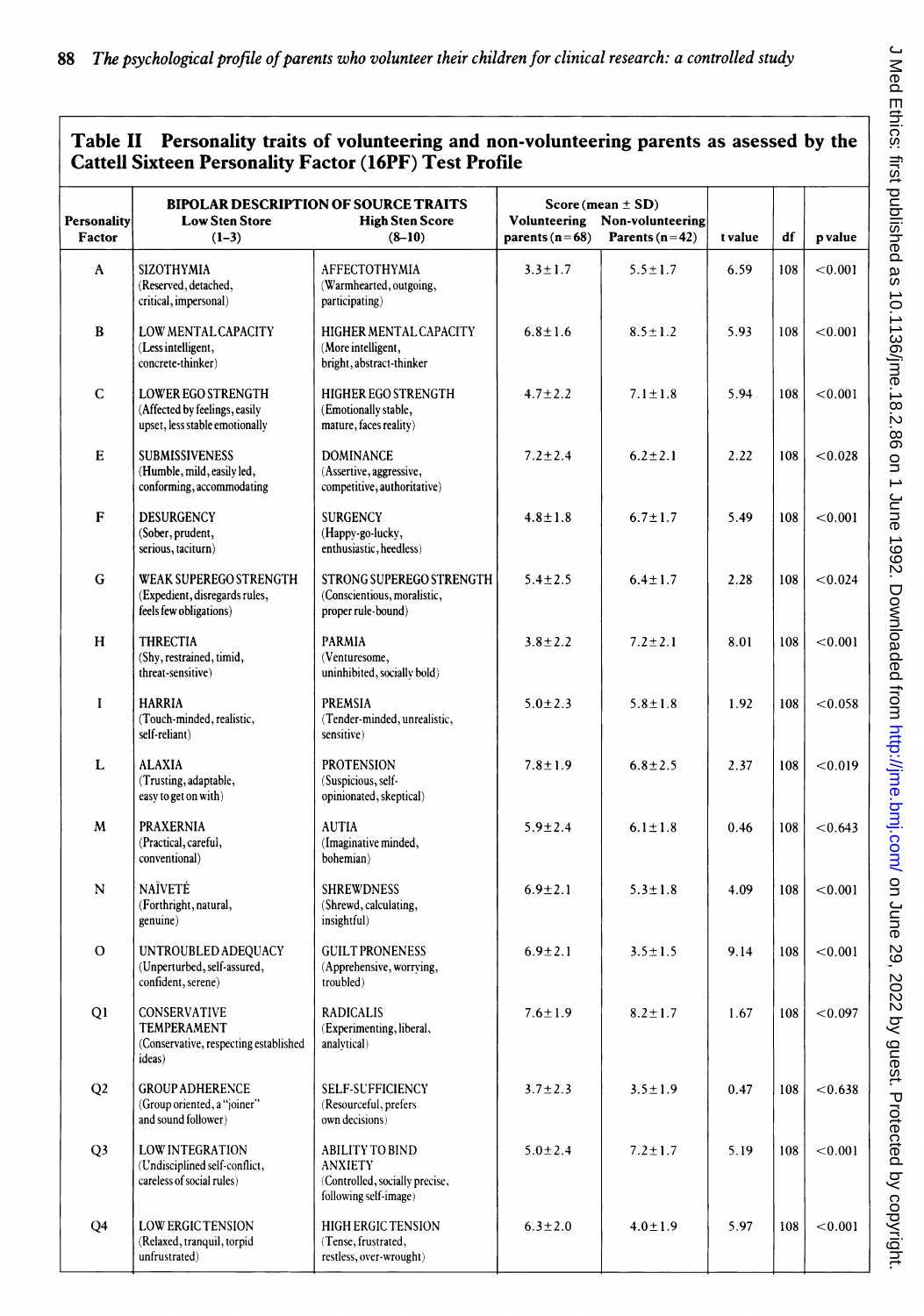equal interval score points, with the population mean set at 5.5. There were significant differences between the two groups of parents in 12 of the 16 personality factors. Thus, volunteering parents had significantly higher scores on the factors of *Dominance* (E), Protension  $(L)$ , Shrewdness  $(N)$ , Guilt Proneness  $(O)$  and Ergic Tension (Q4). By contrast, non-volunteering parents had significantly higher scores on the personality factors of Affectothymia (A), Mental Capacity (B), Higher Ego Strength (C), Surgency (F), Super Ego Strength (G), Parmia (H) and Ability to Bind Anxiety (Q3).

The Cattell 16PF data were further subjected to second-stratum analysis in order to obtain another perspective on the personality profiles of the two groups of parents. Second-stratum personality factors may be regarded as broader influences or organisers contributing to the primary factors of the 16PF and may be obtained by correlating the primary factors (9,10). Thus, factors C, H, L, 0, Q3 and Q4 are all expressions of Anxiety and a more complete picture may be obtained by computing the score on this second level. A bi-polar title of the five major second-stratum personality factors is listed in Table III, as well as the principal factors from which each second-stratum factor is derived. Because of systematic differences between males and females, the genders were separated for some of the analysis. The results (Table III) show significant differences between the two groups in three or five second-stratum factors. While volunteering parents had significantly higher scores on Anxiety (Factor II), non-volunteering parents had significantly higher scores on Extraversion (Factor I) and Superego (Factor V). The scores for the factors of Toughmindedness (Factor III) and Independence (Factor IV) were not significantly different between the two groups.

A comparison of the second-stratum personality factors of both groups of parents with the population mean using Z-scores of the primary factors is shown in Figure 1. It can be observed that both groups of parents are significantly different from the population mean with regard to the second-stratum personality factors of Extraversion (Factor I), Anxiety (Factor II) and High-Superego (Factor V), and that the profiles of these two groups of parents tend to run in different directions from the population mean for these three second-stratum factors.

Finally, we included the motivational distortion scale of the Cattell 16PF to detect attempts at 'faking good', because the 16PF Questionnaire may be susceptible to distortion and deliberate faking  $(9,10)$ . The results show that non-volunteering parents had <sup>a</sup> significantly higher mean  $(\pm S.D.)$  score than volunteering parents  $(5.4 \pm 1.8 \text{ v } 4.1 \pm 1.8 \text{ t} = 3.68,$  $df = 108$ ,  $p < 0.001$ ). However, both scores were below 6, the upper limit of reliability (10). In this scale, a score of 7 or more is regarded as suspicious, while 12 or more (maximum 14) indicates <sup>a</sup> deliberate attempt to fake (10).

| volunteering parents |                                                                                                                                                                   |                         |                                                                                                   |                              |              |            |                |
|----------------------|-------------------------------------------------------------------------------------------------------------------------------------------------------------------|-------------------------|---------------------------------------------------------------------------------------------------|------------------------------|--------------|------------|----------------|
| Factor<br>number     | <b>Bipolar title</b><br>and chief primary<br>factors involved                                                                                                     |                         | Score (mean $\pm$ SD)<br>Volunteering<br>Non-volunteering<br>parents $(n=68)$<br>Parents $(n=42)$ |                              | tvalue       | df         | p value        |
| Т                    | Extraversion v intraversion<br>(Sociable, unreserved v sociable inhibited)<br>$A^{\dagger}, F^{\dagger}, H^{\dagger}, Q,$                                         |                         | $5.1 \pm 2.0$                                                                                     | $8.0 \pm 1.9$                | 7.53         | 108        | < 0.001        |
| $\mathbf{H}$         | Anxiety v adjustment<br>(Troubled, uneasy in mind v free from dissent,<br>in harmony with self)<br>$C, H^-, L^+, O^+, Q3^-, Q4^+$                                 |                         | $6.1 \pm 1.9$                                                                                     | $3.3 + 1.5$                  | 8.11         | 108        | < 0.001        |
| III                  | Corteria v pathemia<br>(Cheerfulness, ability to handle problems v<br>mood level of frustration and depression)<br>$A^{-}, E^{+}, F^{+}, I^{-}, L^{+}, M^{-}, Q1$ | Males<br>Females        | $8.3 \pm 2.0$<br>$5.3 \pm 2.1$                                                                    | $7.9 \pm 1.9$<br>$5.9 + 2.2$ | 1.04<br>1.43 | 108<br>108 | 0.301<br>0.156 |
| IV                   | Independence v subduedness<br>(Radical, autistic v dependent, conservative)<br>E', G, H', L', M', N'', O', Q1', Q2'                                               | Males<br><b>Females</b> | $6.6 \pm 2.3$<br>$6.0 \pm 2.4$                                                                    | $6.7 + 1.9$<br>$6.4 \pm 1.7$ | 0.24<br>0.94 | 108<br>108 | 0.813<br>0.348 |
| V                    | High superego v low superego<br>(Emotionally disciplined, responsible v<br>frivolous, indolent)<br>$G^{\dagger}, Q_{3}^{\dagger}$                                 |                         | $5.9 + 2.2$                                                                                       | $6.8 + 1.7$                  | 2.26         | 108        | 0.026          |

Table III The Cattell 16PF second-stratum personality factors on volunteering and non-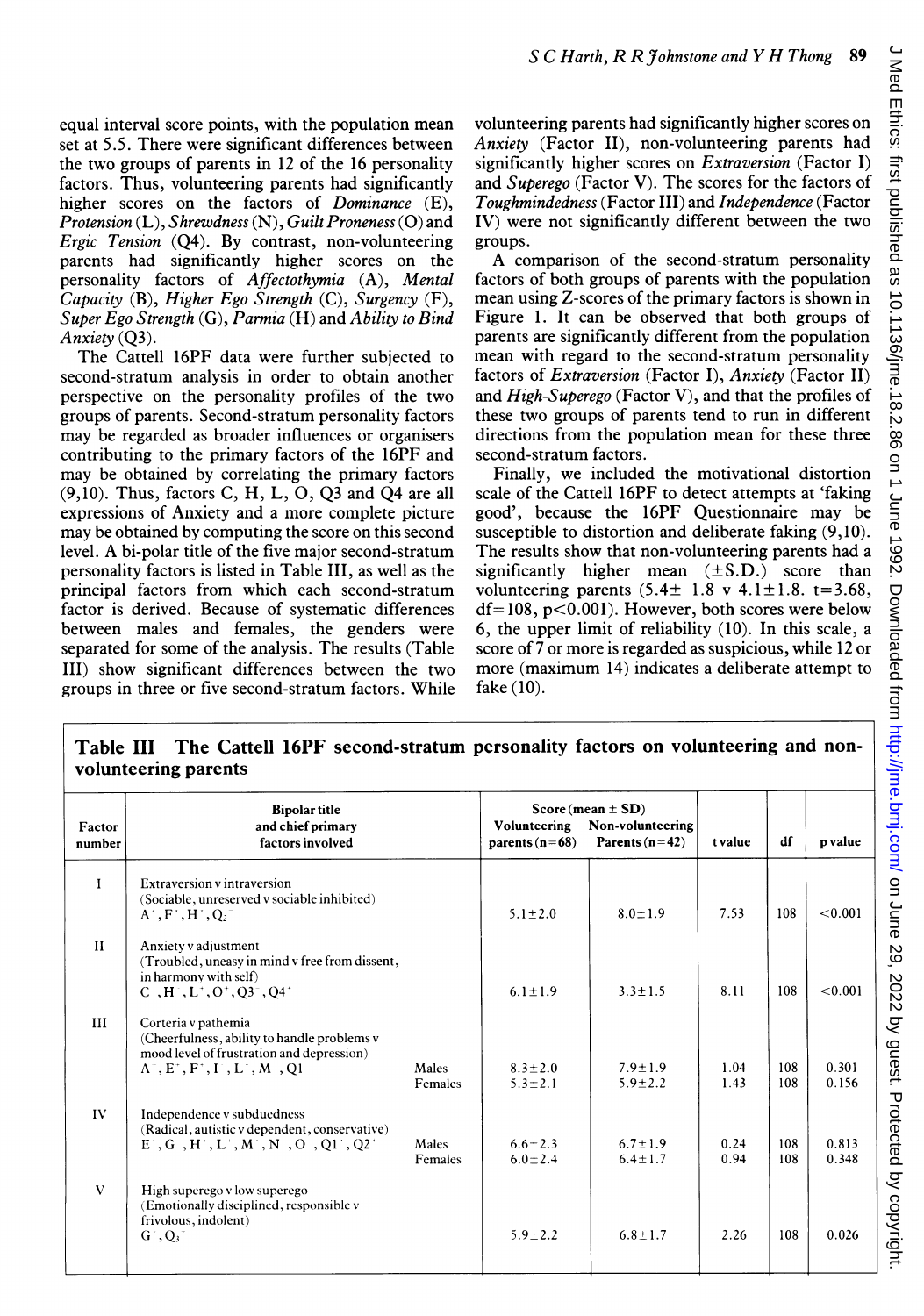

and non-volunteering parents were similar to each other in terms of age, birth order, parity and ethnic background. Their children were also concordant for age and severity of illness. However, volunteering parents were significantly less well-educated and less well-represented in professional and managerial occupations. Also, volunteering parents had significantly less social support and displayed greater health-seeking behaviour and used more habitforming substances. As well, volunteering parents appeared to be motivated not only by a need to find better ways to help their children, but also by a desire to help others and contribute to medical research.

ez<br>K  $\sum_{\alpha}$  0

 $10$ 

 $-10$ 

This study of their psychological profiles confirms and extends the previous observations. For this study, we selected three standard psychometric assessments regarded as important determinants of behaviour. Thus, a person's values may have critical relevance to the act of volunteering, and in this regard, it was shown that volunteering parents had significantly higher scores on the factor of *Benevolence*, consistent with their stated desire to help others. Low self-esteem is generally associated with feelings of inadequacy,

contact and enrol their children in clinical research. The personality profiles of volunteering parents were also significantly different from both the population  $\frac{9}{2}$ mean and the non-volunteering parents. Volunteering parents may be described as more assertive, sceptical, shrewd and tense individuals with difficulty in dealing with anxiety, and may be more predisposed to enrolling their children in clinical research as a way of coping with having young children with a distressing

illness. These findings lend some credence to Silverman's conjecture (12) that the informed consent process may act as a social filter to select for inclusion 'those who do not understand, those too frightened to refuse, those who are socially disadvantaged', though perhaps not in  $\alpha$ such harsh terms. While the volunteering parents were  $\frac{\sigma}{\Omega}$ socially disadvantaged, they did not appear too  $\beta$ frightened to refuse; rather the act of volunteering  $\sigma$ appears to be determined not only by their own social appears to be determined not only by their own social  $\frac{1}{2}$  circumstances but also in part by their own values and  $\frac{1}{2}$ psychological needs. The informed consent process  $\leq$ may also have selected out 'for refusal, those on the  $\mathfrak{S}$ upper rungs of the social ladder, the least captive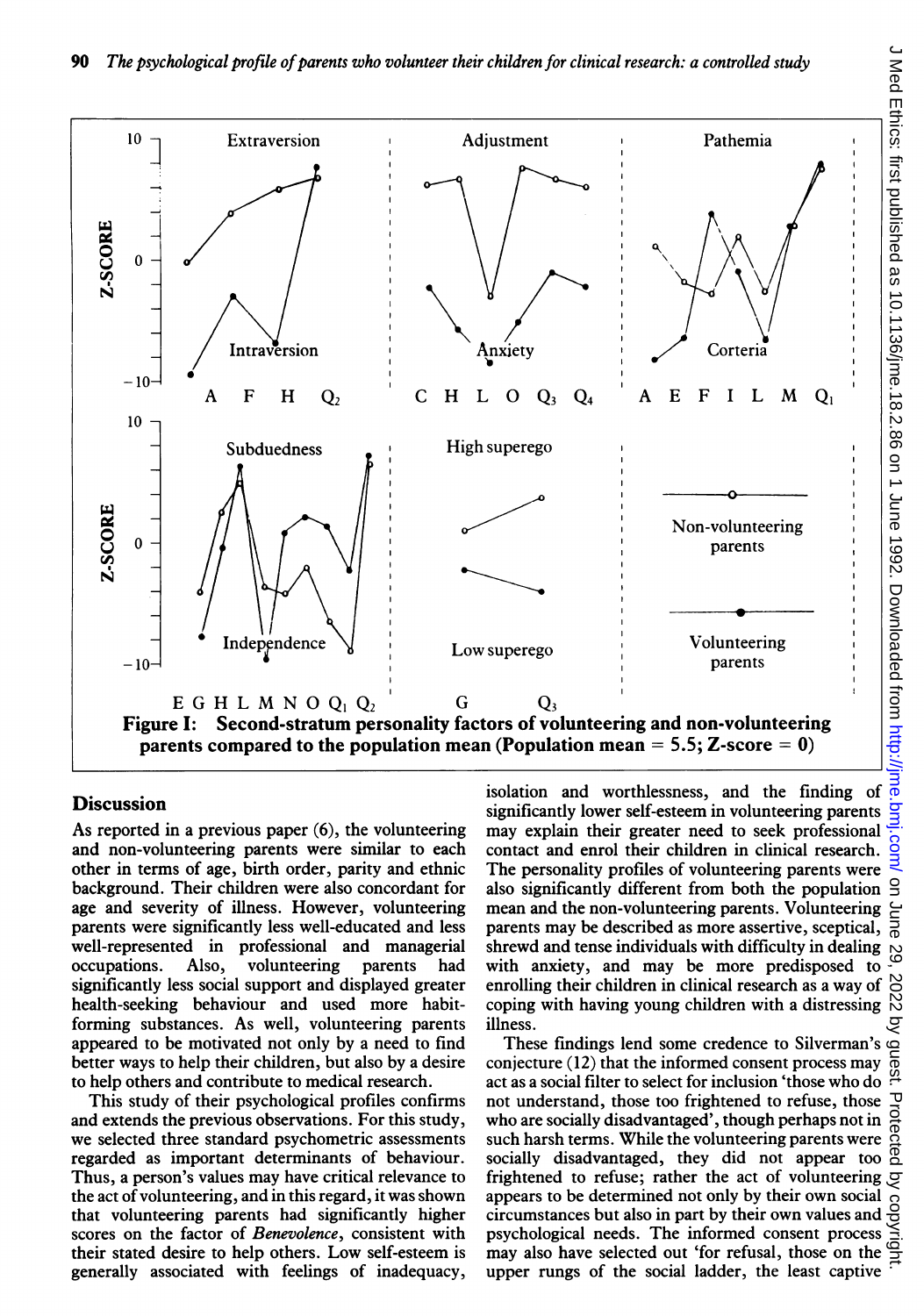#### Worksheet for Figure <sup>1</sup> Second-stratum personality factors of volunteering and non-volunteering parents compared to the population mean (population mean  $= 5.5$ ;  $SD = 2.0$ ) Volunteering parents Non-volunteering parents<br>Z<br>Z Factor Second-stratum Rimary Z Z number | factors | factors | Score p value | Score p value  $\mathbf{I}$ Extraversion =  $A^{\dagger}, F^{\dagger}, H^{\dagger}, Q$ ,  $A$ 9.1  $< 0.001*$ 0 NS F 0.003\*  $< 0.001$ <sup>+</sup> 2.9 4.0 H 6.9  $< 0.001*$ 5.7  $< 0.001$ t 7.4  $< 0.001 +$  $Q<sub>2</sub>$  $< 0.001 +$ 6.7 \* Indicates Intraversion significantly > population mean <sup>t</sup> Indicates Extraversion significantly > population mean II Anxiety =  $C^-, H^-, L^-, O^-, Q_3^-, Q_4^+$  C 3.3  $0.001*$ 5.2  $< 0.001$ <sup>+</sup> H 6.9  $< 0.001*$ 5.7  $< 0.001 +$ L 9.5  $< 0.001*$ 4.3  $< 0.001*$  $\Omega$ 5.8  $< 0.001*$  $< 0.001$ t 6.7  $Q<sub>3</sub>$ 2.1 0.035\* 5.7  $< 0.001$ <sup>+</sup>  $\rm Q_4$ 3.2  $0.001*$ 5.0  $< 0.001$ <sup>+</sup> \* Indicates Anxiety significantly > population mean  $\dagger$  Indicates Adjustment significantly  $>$  population mean III Corteria or Tough Poise  $A \cap A$ <br>
Males =  $A \cap F \cap I \cap M \cap O$ 9.1  $< 0.001*$ NS 0  $< 0.001*$ 0.003\* Males = A  $^{\circ}$ , F  $^{\circ}$ , I , M , Q<sub>1</sub> E (Females = A  $^{\circ}$  E  $^{\circ}$  E (Females only) 7.4 2.9 Females =  $A^{-}$ ,  $E^{+}$ ,  $F^{-}$ ,  $I^{-}$ ,  $L^{+}$ ,  $M^{-}$ , 2.9 0.003t 3.9  $< 0.001*$ I 2.1 0.035\* 0.9 0.368 L (females only) 7.8  $< 0.001*$ 3.9  $< 0.001*$ 1.7 0.089 1.9 0.057 M Q, (males only) 6.9  $< 0.001 +$ 6.2  $< 0.001 +$  $*$  Indicates Corteria significantly  $>$  population mean <sup>t</sup> Indicates Pathemia significantly > population mean Iv Independence E 6.9  $< 0.001*$ 0.001\* 3.2  $Males = E^+, G^-, H^+, L^+, N^-, O^-, Q_1^+, Q_2^+$ G .41 0.681 2.9 0.003t Females =  $E^+, G^-, H^+, M^+, Q_1^+, Q_2^+$ H 6.9  $< 0.001 +$ 5.5  $< 0.001 +$ 9.3  $< 0.001*$ L (males only) 3.2 0.001\* M (females only) 1.2 0.230 3.9  $< 0.001*$ N (males only) 2.5 0.012t 1.6 0.109 0 (males only) 1.6 0.109  $< 0.001*$ 6.2 0.035\*  $Q<sub>1</sub>$ 2.1 8.7  $< 0.001*$  $Q<sub>2</sub>$ 7.4  $< 0.001 +$ 6.5  $< 0.001 +$  $*$  Indicates Independence significantly  $>$  population mean  $\dagger$  Indicates Subduedness significantly  $>$  population mean  $\overline{\mathbf{V}}$ 0.003\*  $\text{Superge} = G', Q'$  G .41 0.681 2.9  $Q<sub>3</sub>$ 2.1 0.035t 5.5  $< 0.001*$ \* Indicates High Superego significantly > population mean <sup>t</sup> Indicates Low Superego significantly > population mean Volunteering parents  $-$  males = 16; females = 52 Non-volunteering parents - males  $= 21$ ; females  $= 21$

J Med Ethics: first published as 10.11136/jme.18.2.86 on 1 June 1992. Downloaded from http://jme.bmj.com/on bmne 29, 2022 by guest. Protected by copyright J Med Ethics: first published as 10.1136/jme.18.2.86 on 1 June 1992. Downloaded from <http://jme.bmj.com/> on June 29, 2022 by guest. Protected by copyright.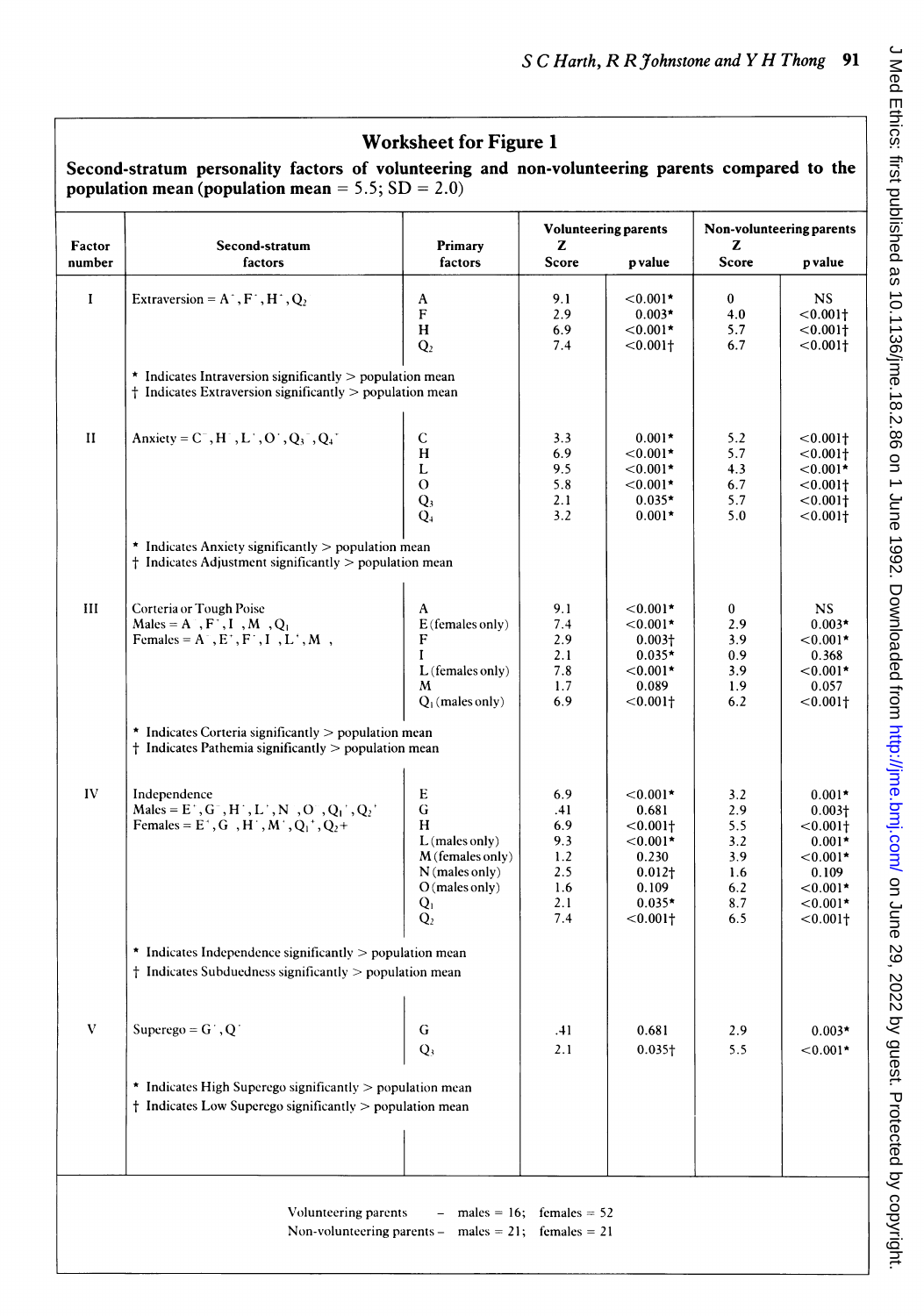members of the community, those most likely to understand what is requested in the consent ritual', but again the psychological make-up of non-volunteering parents may contribute as much to their decision as their relatively higher standing. In this regard, nonvolunteering parents may be described as being more concerned with power and prestige than with benevolence, having greater self-esteem, and being more intelligent, socially confident and emotionally disciplined.

The sample size is not large, so the data should be interpreted with some degree of caution. As far as we can determine, there was no selection bias in the recruitment of subjects. The participation rate of nonvolunteering parents is only 70 per cent, but this may reflect an inherent aversion to volunteering in this group. The three psychometric tests selected for this study are well-established ones with good reliability. There is also internal consistency in the results; for instance the stated desire of volunteering parents to contribute to medical research correlates well with their value for benevolence, and their low self-esteem correlates well with the second-stratum personality factor of anxiety. Although there is a greater tendency for the non-volunteering parents to 'fake good', their mean motivational distortion score was within the normal range. The only way of reducing this tendency to 'fake good' would be to administer the psychometric tests without informing the parents of the study objectives, but this would be unethical and impractical in the clinical situation. In any event, comparison of the volunteering parents against the population mean confirms the observation of psychological vulnerability in this group.

In conclusion, our findings indicate that parents who volunteer their children for clinical research are not only socially disadvantaged and emotionally vulnerable, but may also be psychologically predisposed to volunteering. These findings have a number of important implications. One is that of social equity, where the problem of over-representation as research subjects by the socially disadvantaged (4-6) is compounded by the social filter effect of the informed consent process (12,13). Another is sampling bias which results from the withdrawal of the more intelligent, psychologically resilient and privileged members of the community, although this may be <sup>a</sup> more important consideration for sociological and psychological research than for drug trials (14,15). A third implication is that of eligibility of vulnerable groups as research subjects; in this regard, children, prisoners, students and the mentally handicapped are generally exempt, because of their lack of autonomy and inherent inability to provide fully informed consent (1,2). There is no total prohibition of the participation of children in clinical research, because of its importance to the health and well-being of all children, but additional safeguards are imposed, and the issue of proxy consent remains controversial  $(16,17)$ . In the light of our findings, it may be necessary to take into consideration the vulnerability not only of children, but also of their parents, in the recruitment of child subjects for clinical research.

#### Authors' note

For those unfamiliar with statistical analysis, the abbreviations 't', 'df' and 'p' used in the tables have the following meaning:

't' ia a value obtained from using the *student*'s t test to compare the means of two samples. 'df' is the degree of freedom, and in the <sup>t</sup> test is calculated from the formula  $N_x + N_y - 2$ , where  $N_x$  is the size of the first sample and  $N<sub>v</sub>$  the size of the second sample. The p value is a numerical expression of the probability of an event occurring by chance; a p value of less than <sup>5</sup> per cent  $(<0.05$ ) is considered statistically significant, and the smaller the p value, the greater the statistical significance.

#### Acknowledgements

This work was supported in part by a grant from the Mayne Bequest Fund, University of Queensland. We thank Dr MR Dadds, Senior Lecturer, Department of Psychology, University of Queensland, for useful discussions and assistance.

S C Harth, RN, is <sup>a</sup> Senior Research Assistant in the Department of Child Health, University of Queensland Mater Childrens Hospital. R R 7ohnstone, MA, is <sup>a</sup> Specialist Tutor in the Department of Psychology, University of Queensland. Y H Thong, FRACP, is Professor of Child Health in the Department of Child Health, University of Queensland Mater Children's Hospital, South Brisbane 4101, Australia.

#### References

- (1) Levine R J. Ethics and regulation of clinical research. Baltimore: Urban and Schwarzenberg, 1986.
- (2) Spicker S F, Alon I, de Vries A, Eggelhardt H T. The use ofhuman beings in research with special reference to clinical trials. Dordrecht: Kluwer Academic, 1988.
- (3) Baum M, Zilkha K, Houghton J. Clinical research: lessons for the future. British medical journal 1989; 299: 251-253.
- (4) Barber B, Lally J J, Makaruschhka J L, Sullivan D. Research on human subjects: problems of social control in medical experimentation. New York: Russell Sage Foundation, 1973.
- (5) Cooke R A. Some notes on the subjects of biomedical and behavioural research. Report prepared for the president's commission for the study of ethical problems in medicine and biomedical and behavioural research. Washington DC: United States Government Printing Office, 1980.
- (6) Harth <sup>S</sup> C, Thong Y H. Sociodemographic and motivational characteristics of parents who volunteer their children for clinical research: a controlled study. British medical journal 1990; 300: 1372-1375.
- (7) Gordon L V. The measurement of interpersonal values. Chicago: Science Research Associates, 1975.
- (8) Coopersmith S. Self-esteem inventories. Palo Alto: